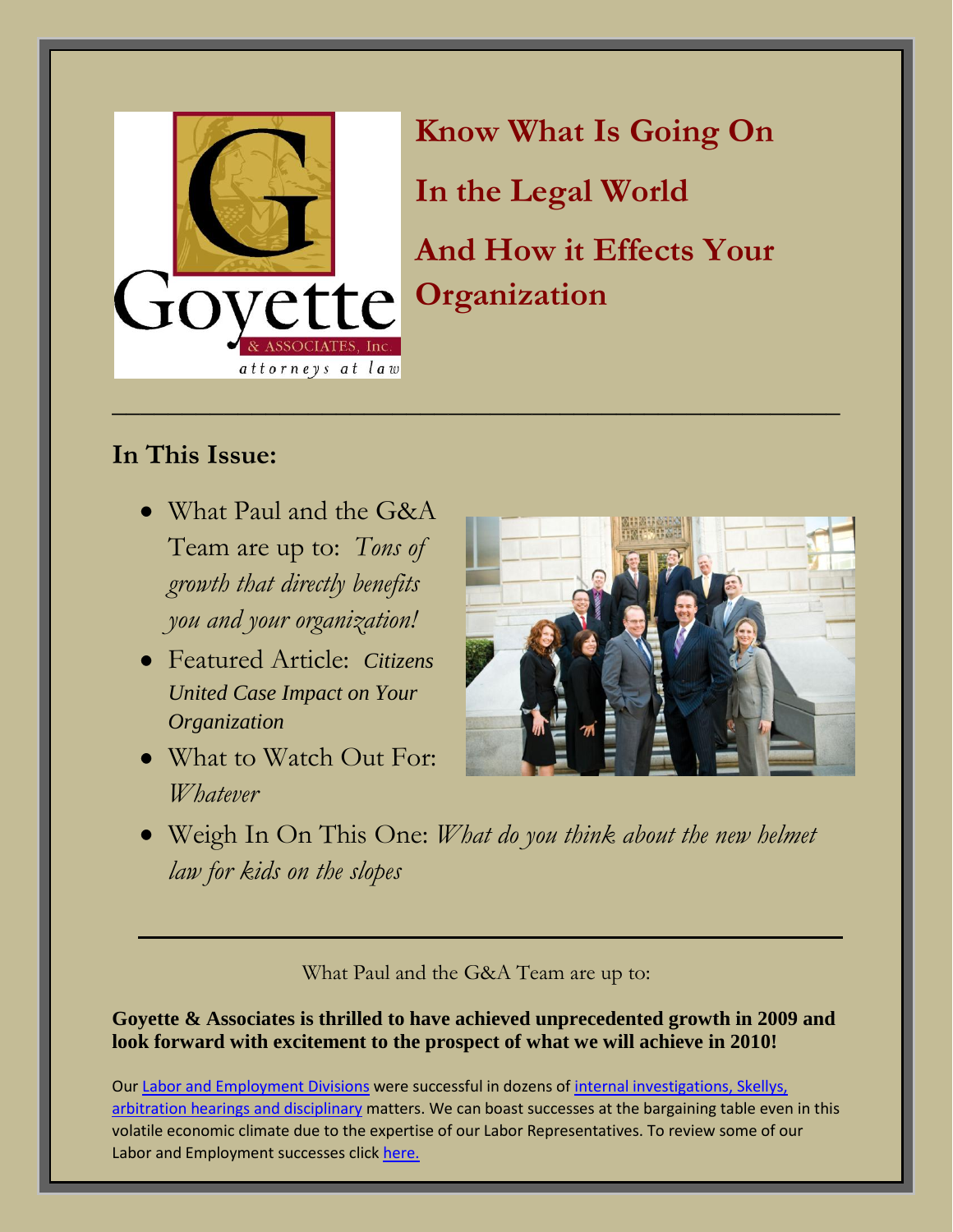Gary Goyette saw huge wins and progress in ou[r Wage and Hour d](http://www.goyetteassociates.com/firm.html#wage)ivision. You can review some our recent victorie[s here.](http://blog.goyetteassociates.com/?cat=12)

G&A's Lead [Civil Litigation](http://www.goyetteassociates.com/firm.html#litigation) attorney [Joy Rosenquist,](http://www.goyetteassociates.com/firm.html#rosenquist) received press coverage on the Neri matter, one of her many cases. To read the Modesto Bee article pertaining to this Brady issue clic[k here.](http://blog.goyetteassociates.com/?cat=11)

[Gary Goyette](http://www.goyetteassociates.com/firm.html#garygoyette) is once again recognized as one of California's preeminent lawyers regarding Fair Labor Standards Act (FLSA) matters and complex class actions. The attorneys of this division have been highly successful in 2009 and look forward to upcoming decisions pending in 2010. For a review of G&A's [Complex Legal or Class Action](http://www.goyetteassociates.com/firm.html#complex) successes, clic[k here.](http://blog.goyetteassociates.com/?cat=9)



With 2 highly publicized trials, [Paul Q. Goyette](http://www.goyetteassociates.com/firm.html#paulgoyette) added yet another win to his 15 year winning streak in State and Federal Courts and established himself further as one of California's preeminen[t high profile criminal trial](http://www.goyetteassociates.com/firm.html#criminal) attorneys. For articles related to the Deleon and Newlin trials, click [here.](http://blog.goyetteassociates.com/?cat=6)

[Rafael Ruano](http://www.goyetteassociates.com/firm.html#ruano), managing associate for G&A's Estate [and Business](http://www.goyetteassociates.com/firm.html#wills)  [Planning d](http://www.goyetteassociates.com/firm.html#wills)ivision, saw exponential growth this year and is planning to participate in a 30 minute television spot in late

January for a National organization. For more information on G&A's Estate Planning Division or to see if you or your organization qualifies for reduced fees for our comprehensive wills, trusts or estate plans, click [here.](http://blog.goyetteassociates.com/?cat=14) You can also request an informational DVD or set an appointment with Rafael to come give a presentation to your organization.

As the exclusive panel attorney's for [RN Guardian](http://www.rnguardian.com/), G&A's lawyers successfully represented, and are currently representing, California Registered Nurses in disciplinary actions against their licenses with the BRN. [RN Guardian Attorneys](http://www.rnguardian.com/articlesofinterest.html) have also dispensed proactive legal advice which has mitigated adverse action in both job and licensing matters for RNs. For more information on the successes of [RN Guardian](http://www.rnguardian.com/) or how your association can partner with RN Guardian, click [here.](http://www.rnguardian.com/articlesofinterest.html)

As featured speakers for the highly sought [Advantage Training and Education Series,](http://www.goyetteassociates.com/firm.html#training) Paul and Gary Goyette offered their unique brand of advice and decades of institutional knowledge and expertise to over 100 attendees at the training seminar in Sacramento in November[. The Advantage Training and](http://www.goyetteassociates.com/firm.html#training)  [Education Series](http://www.goyetteassociates.com/firm.html#training) is currently planning a Southern California Seminar for March in conjunction with the law firm of Silver, Hadden Silver, Wexler and Levine. For more information on how to obtain DVDs of the November training, or to sign up for the upcoming Southern California event, please contact Jennifer [Coalson-Perez](http://www.goyetteassociates.com/firm.html#coalson) or click [here for a sample agenda.](http://blog.goyetteassociates.com/?cat=10) To have a seminar tailored specifically to you and your organization, call Jennifer.

We would like to take this opportunity to express our gratitude to our clients, colleagues for making Goyette & Associates the diversified and successful Firm it is. Here is to continued successes for 2010!

Featured Article: Citizens United Case Impact on Your Organization

**Big News in Campaign Finance May Not Mean Big Changes to the Way You Do Things**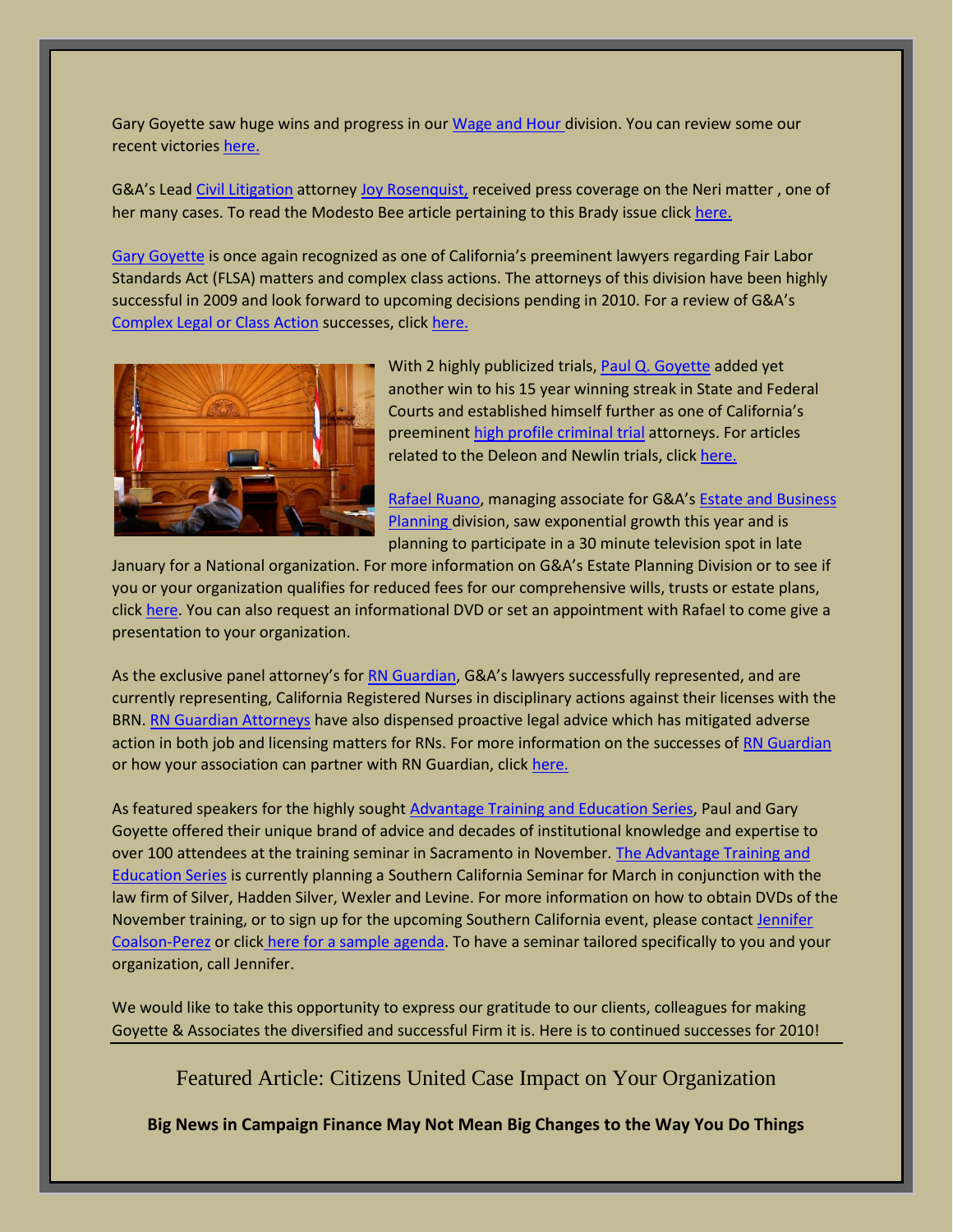February 4, 2010 – A recent Supreme Court ruling struck down limits on corporate political expenditures, unleashing a wave of heated political rhetoric from the President on down. While the effect of this ruling on the national political campaign finance world will take months, and probably years, to completely evaluate, the impact on local and state elections in California is unlikely to be immediate or significant.

The case, *Citizens United v. Federal Elections Commission*, arose from a documentary movie about then-Democratic presidential candidate Hillary Clinton and the attempts by the group that produced the movie, Citizens United, to obtain federal court approval to advertise and show the movie in the weeks leading up to the final presidential primaries in 2008. The 2002 McCain-Feingold campaign-finance act created limits on corporate-funded political ads in the 30-60 day period immediately preceding a federal election. The Supreme Court, in a 5-4 majority decision, ruled that the First Amendment allows the government to "regulate corporate political speech through disclaimer and disclosure requirements, but it may not suppress that speech altogether."

What does that mean to California's labor associations? For most city or county associations that limit their political action to local elections and the occasional contribution to statewide offices or ballot initiatives, the impact of this decision is likely to be minimal. For statewide associations that get involved in US Senate or Presidential campaigns, or regularly contribute to national parties, the new rules will reduce the number of restrictions for federal elections.



*Citizens United's* impact will be most immediately felt at the national level, including Congressional elections, where the 2002 McCain-Feingold rules respecting corporate expenditures will no longer apply. Most local associations do not directly contribute to national campaigns or, when they do, they contribute through political actions committees (PACs).

The ruling in Citizens United is probably most relevant to California labor groups in that it sets a definite tone and appears to move the Court in protecting the rights of corporations, including all for-profit business as well as unions and all non-profit groups, to be able to use their money to communicate political speech. If any government, local or state, tries to set limits on labor union or business political expression, they will be held to the new Citizens United standard that greatly expands previous standards.

Until further guidance from state and federal election commissions, associations should continue conducting political contributions and electioneering the same way that they have. However, if an association determines that they would like to pursue more aggressive or direct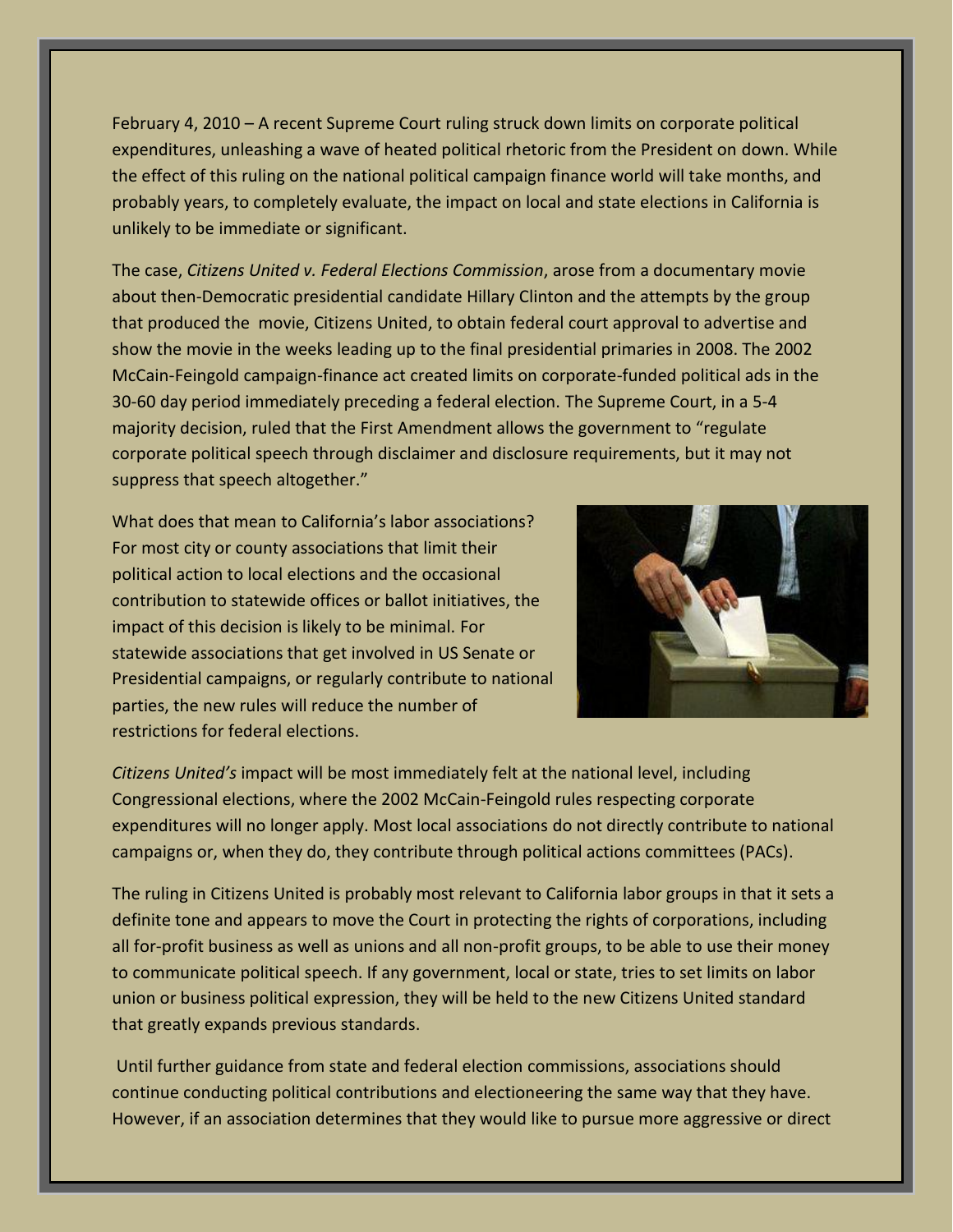political involvement, such as running ads related to a specific federal election (such a local Congressional campaign), the rules of the game have likely gotten looser.

If you have questions regarding the impact of this ruling on your association or business, you can contact Rafael Ruano at (888) 993-1600 or [rruano@goyette-assoc.com.](mailto:rruano@goyette-assoc.com)

What to Stay on the Look-out For**;** laws or legislation coming down the pipes that could directly impact you…

## **AB399(Brownley) Signed into law: October 11, 2009.**

- Ensures that furloughed state employees receive the same amount of retirement service credit they would have received absent the furlough.
- Authorizes the California Public Employees' Retirement System (CalPERS) to refund accumulated contributions to inactive members when they reach 70 years of age and transfer excess reserves between CalPERS self-funded health plans to pay all or a portion of member and retiree premiums and ensures that a furloughed state employee receives the same amount of retirement service credit he or she would have received absent the furlough.

"AB 399, by Assembly Member Julia Brownley, would require the California Public Employees Retirement System to provide members 70 years of age and older and permanently separated from all service with the election to withdraw contributions or apply for service retirement. AB 399 would require that failure to apply for service retirement or withdraw contributions within 90 days be deemed as an election to withdraw contributions. This bill additionally holds state and judicial branch employees harmless from any retirement credit effects of furloughs. AB 399 was signed into law on October 11, 2009." –

> [http://www.imakenews.com/csac/e\\_article001571550.cfm?x=b11,0,w](http://www.imakenews.com/csac/e_article001571550.cfm?x=b11,0,w) *California Counties Legislative Bulletin Volume 109, Issue 24*

## **GOV SIGNS AB 399 REGARDING PERS SERVICE CREDIT**

The governor has signed into law AB 399 (Julia Brownley), which will ensure that CSU employees on furlough will receive full service credit for their Public Employees Retirement System (PERS) based on the salary the employee would have earned if they had not been furloughed. CFA supported this legislation in the belief that employees should not be punished financially twice – once in their current salary, and later when they retire – for taking furlough days that help alleviate the impact of state budget cuts. AB 399 received bi-partisan support in the Legislature and will incur negligible state costs while protecting the retirement funds of all state employees.

Although CFA had negotiated an agreement with the CSU administration to ensure that faculty furlough days would not have an impact on their PERS service credit, AB 399 will ensure that all state employees will receive such protections.

- [http://www.cs.csustan.edu/~john/Post/CFA/HdLns/2009\\_10\\_13.pdf](http://www.cs.csustan.edu/~john/Post/CFA/HdLns/2009_10_13.pdf)

**AB704(Calderon) Held under submission May 28, 2009**

**AB 704 (Calderon) PERS – Deferred Retirement Option Program**